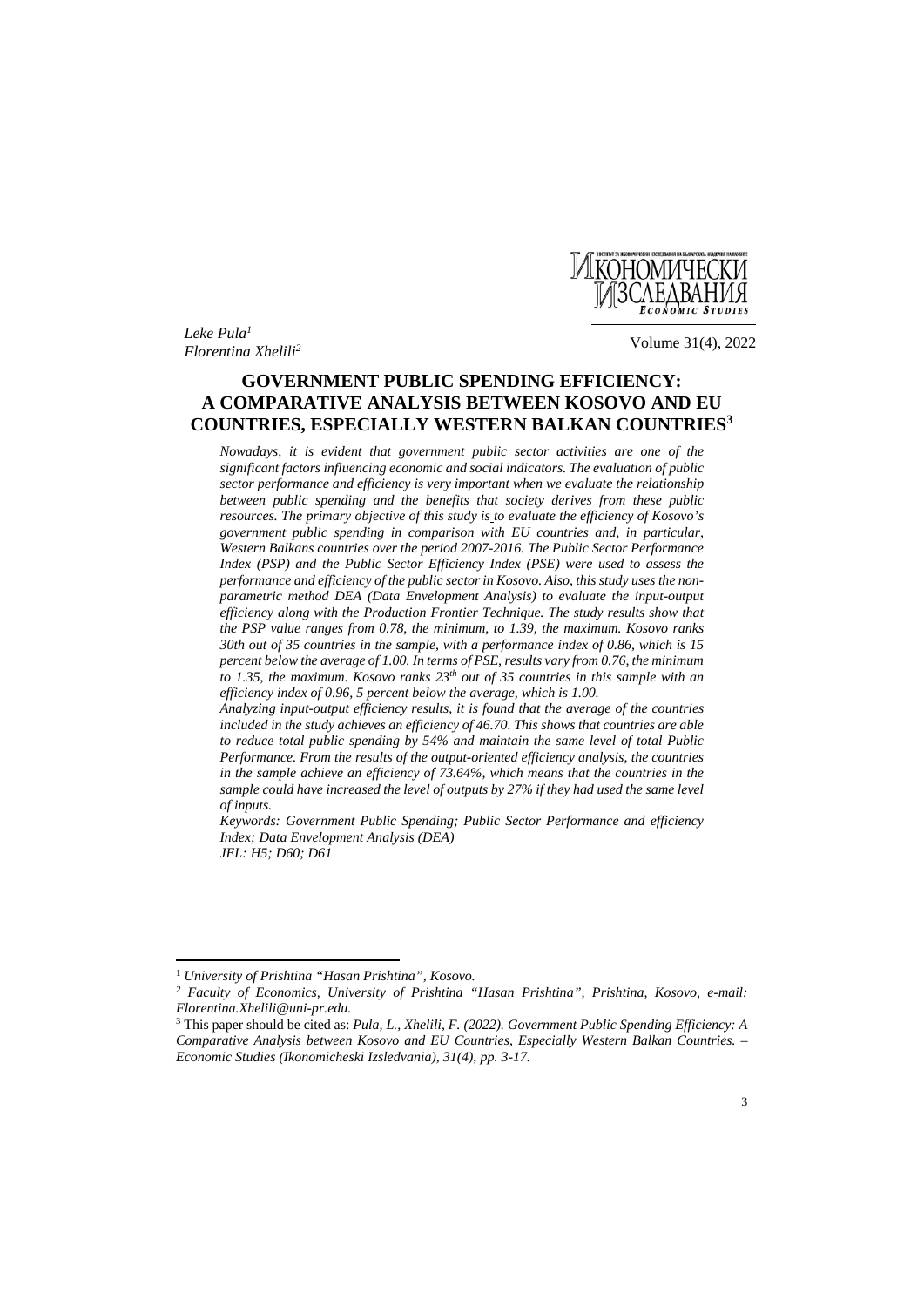## **1. Introduction**

In the course of life, everyone has come into contact with government activities in one way or another, beginning with registration in the state civil status registers, attended public schools, payment of taxes, employment in the public sector, use of public services, such as highways, electricity, drinking water, garbage collection, environmental regulations, pollution, security, etc. (Stiglitz, 1980). The importance of government public sector activities in economic growth has always been the subject of study by various economists (Tanzi, 2005).

Government activities of the public sector have undergone significant changes during historical development and have adapted to the course of economic development. In the last century, the level of government activities, measured in terms of public spending, has experienced a significant evolution, which can be described as a significant increase. In developing countries, public spending amounted to about 10% of the twentieth and increased so much in the following year that in some countries, it reached 60% of GDP (Tanzi, 2009; Bartik, 1992).

Given this development of the government activities of the public sector, the issue of the relationship between the public sector and economic growth has attracted great interest among economists and policymakers for centuries, and has led to opposing theories that belong to the two main economic schools. Each of these theories attempts to explain the positive or negative role and size of the public sector in economic growth. However, in reality, these schools come to different explanations and conclusions. Some believe that the size of the public sector contributes positively to economic growth, while another group of economists believes that the size of the public sector negatively affects the economy (Buchanan, 1975; Gemmell, Kneller, Sanz, Ismael, 1999; Folster, Henrekson, 1999; Tanzi, Zee, 1997; Kaas, 2003; Ghosh, Gregoriou, 2008; Pula, Elshani, 2017; Angelopoulos, Economides, Kammas, 2007). Nowadays, however, modern theories of public finance no longer focus on the size of public expenditure, but on the efficiency of public spending as a mechanism for better performance of the public sector (Manddl, Dierx, Ilzkovitz, 2008; Zugravu, Sava, 2012).

In recent years the debate over the role of the government has shifted towards the empirical evaluation of public sector performance and efficiency. Therefore, the performance and efficiency of public sector measurement is seen as an important indicator to monitor the public spending efficiency against the set objectives and achieve sustainable economic growth. According to the World Bank<sup>4</sup>, good public sector performance improves people's living standards by giving them access to basic services and the opportunity to live and work in peace and security. Therefore, performance measurement is considered an important indicator for monitoring public sector progress in public activities (Barth, Keleher, Russek, 1990; Slemrod, William, Easterly, 1995; Poterba, Hagen, 1999). On the other hand, the concept of efficiency has found a prominent place in the study of public expenditure among many economists, especially in the last decades. Improving the efficiency of public spending not only helps maintain fiscal discipline but also alleviates budgetary constraints by making

 $\overline{\phantom{a}}$ 

<sup>&</sup>lt;sup>4</sup> According to the World Bank (2014). See http://data.worldbank.org/topic/public-sector.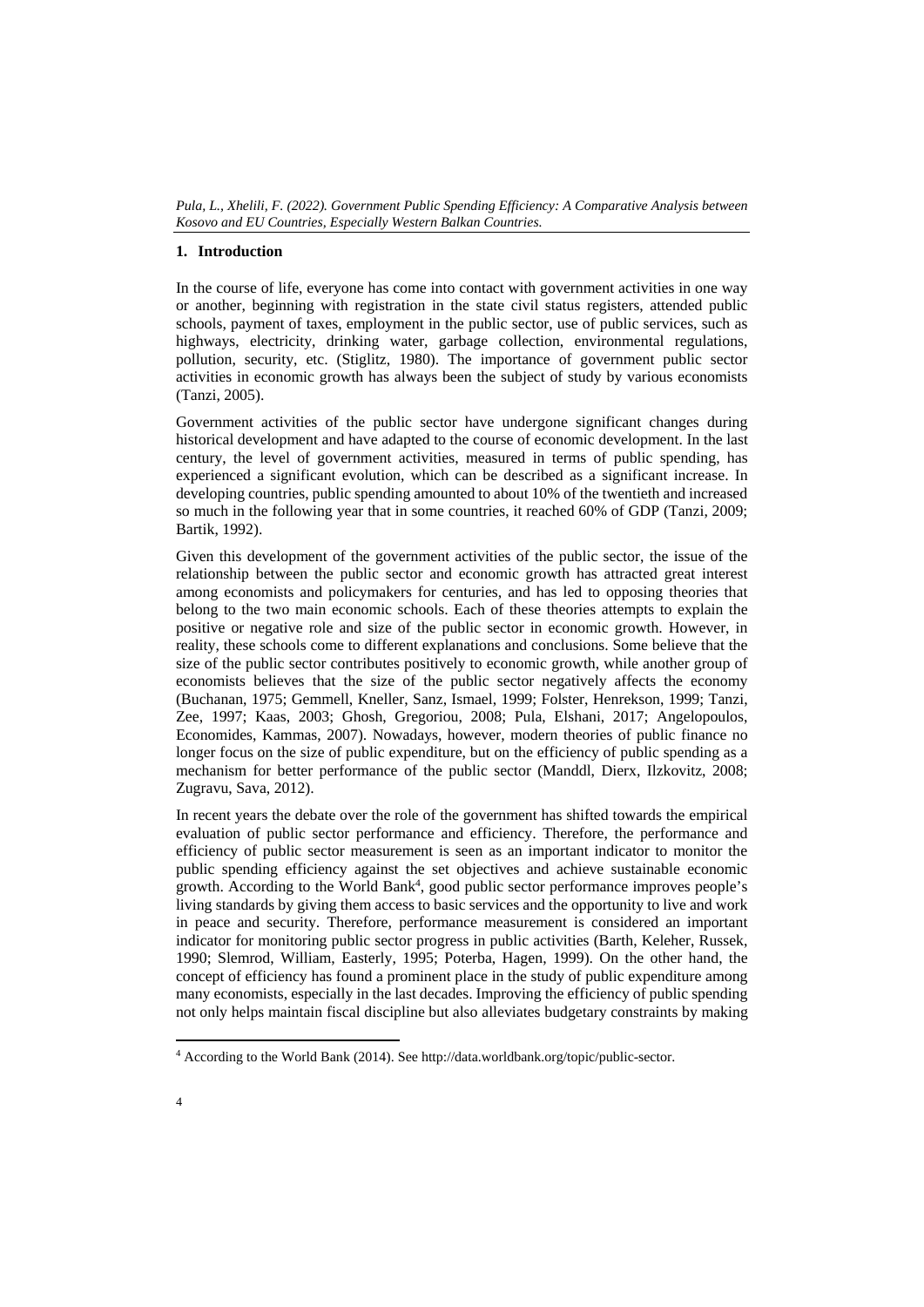it possible to achieve the same results with lower level of spending (Manddl, Dierx, Ilzkovitz, 2008; Pitlik, Schratzenstaller, 2011; Heller, Hauner, 2006).

In 2016, unlike other Western Balkan countries, public spending in Kosovo was below the average, with only 28% of GDP, whereas in Albania and Serbia, public expenditure was 34% and 47%, respectively. While, in EU countries, the average public spending is 44% of GDP. An increase in Kosovo's public spending was prompted by an increase in the social and economic programs used to struggle with poverty, unemployment and improving social welfare and quality of education and health care (Pula, Elshani, 2018). Emphatically, capital investment over the years absorbed most of the public spending by a share of 37.9% or 11% of the GDP (Pula, Elshani, 2018). However, a key hypothesis of this paper is whether large public spending hurting the performance public sector by measuring via public spending. Graph 1 highlights the relationship between public spending and real GDP growth and shows that low public spending is not detrimental to economic growth and meets public interest through government activity.





*Source: Calculation by the author.*

Kosovo is a young state and is still in the early stages of consolidating public spending as one of the most important components of the public sector; second, there has been much discussion e recently about the efficiency of public spending as one of the most important determinants of public sector performance; third, public spending in Kosovo is growing. Therefore, the rationale for this study is to assess the relationship between government public spending and social-economic indicators.

Besides the introduction, the study proceeds as follows: In section 2, we describe the empirical evidence of the performance and efficiency of sector public. Section 3 presents the methodology used in the empirical assessment, while section 4 presents the empirical results of the performance and efficiency index. Finally, in section 5 we present the main concluding remarks and recommendations.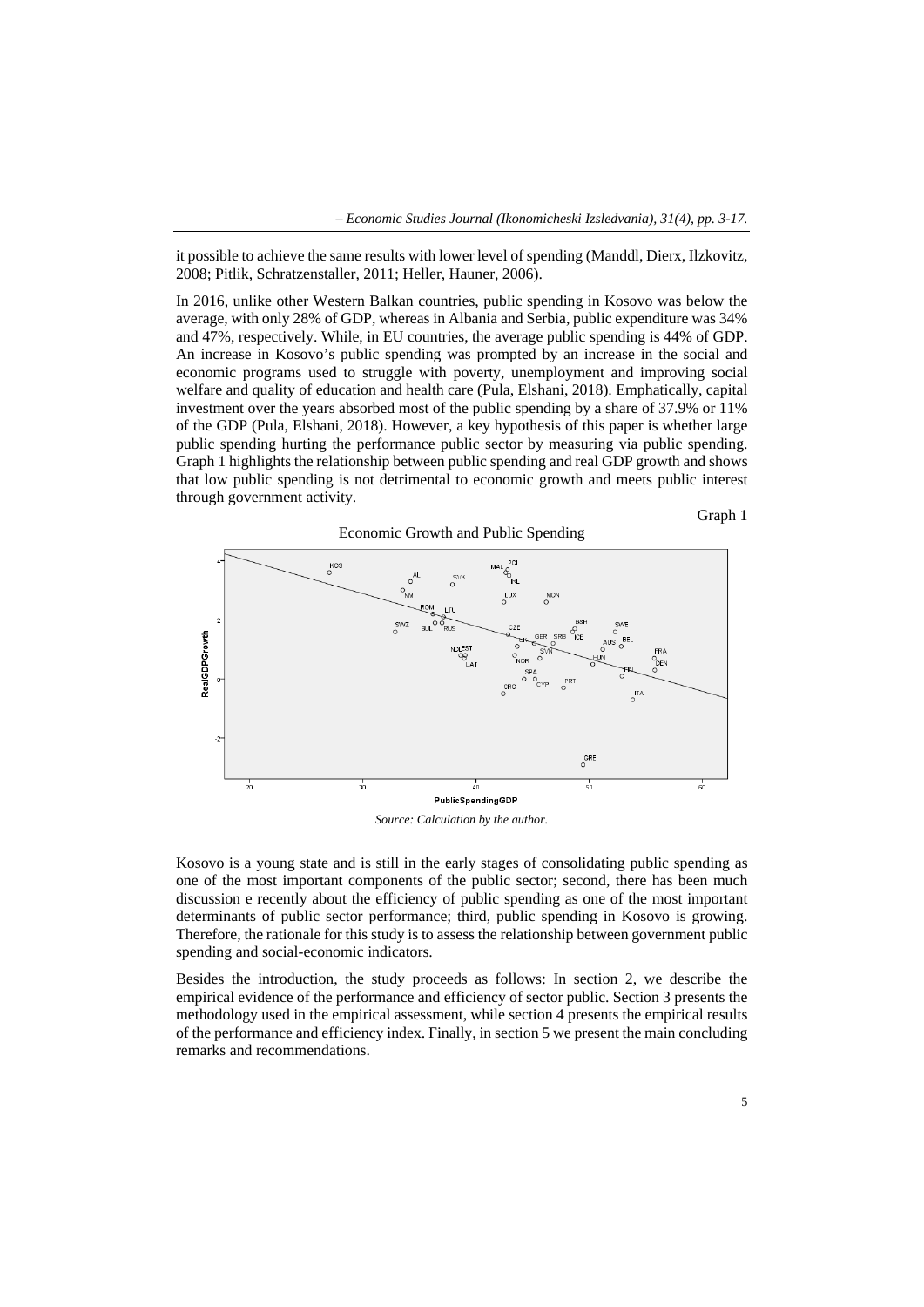## **2. Literature Review**

The most commonly used econometric methods to measure performance and efficiency are parametric and non-parametric methods. Although many studies rely on these methods, the results are quite contradictory. Many different authors and papers have used different methods to measure performance, but the most important tools are socio-economic indicators and it is assumed that the public sector causes desirable changes in socio-economic indicators through public spending (Afonso, Romero, Monsalve, 2013). According to many authors, improving performance depends on changes in the values of these indicators (Afonso, Schuknecht, Tanzi, 2006).

Hauner and Kyobe (2008) used the databases of 114 developed and developing countries for the period 1980-2004 for their empirical analysis. In their analysis, they calculated the PSP, PSE, and DEA methods. The authors focused only on the education and health sectors because they regressed these indicators into potential economic, institutional, and demographic factors. The results of this study show that countries with more developed economies have better public sector performance. However, the most important finding of this study is that higher public sector spending is associated with lower efficiency in the two respective sectors.

Afonso, Schuknecht and Tanzi (2005), in their study, calculated the public sector performance indicators and non-parametric FDH technique for 23 industrialized countries for the years 1990 and 2000. The study finds that countries with a smaller public sector have better performance and efficiency than countries with a larger public sector. According to the authors, this is because countries with a larger public sector experience marginal return to scale. According to the study, public spending by large governments could be about 35% lower to achieve the same level of PSP. Another study by these authors (Tanzi, Afonso, Schuknecht, Veldhuis, 2007) concludes that for the period 1990-2000 (for 23 countries), that countries with a small government are 40% more efficient in achieving higher levels of public sector performance than countries with medium or large governments.

In their study, Gupta, Honjo and Verhoeven (1997) estimated the efficiency of public spending on education and health, using FDH analysis, for 38 African countries for the years 1984-1995. The results of this study show that African countries are inefficient compared to countries in Asia and the West. The main message of this paper is that increasing budgetary allocations to these two sectors (education and health) is not necessarily the only way to improve outcomes in these two sectors, but that the most important thing is to increase the efficiency of public spending. Another paper, compiled by Herrera and Pang (2005) for the same sectors, for 140 countries for the period 1996-2002, using two non-parametric approaches: FDH and DEA, concluded that countries with higher spending level achieve lower efficiency scores. On the other hand, the work of Grigoli (2012) on the efficiency of public spending in the health and education sectors in the Slovak Republic compared to OECD countries, using the method (DEA), concludes that spending in the education sector in the Slovak Republic was used efficiently and achieved desirable results, while public spending in the health sector was unproductive or inefficient, respectively.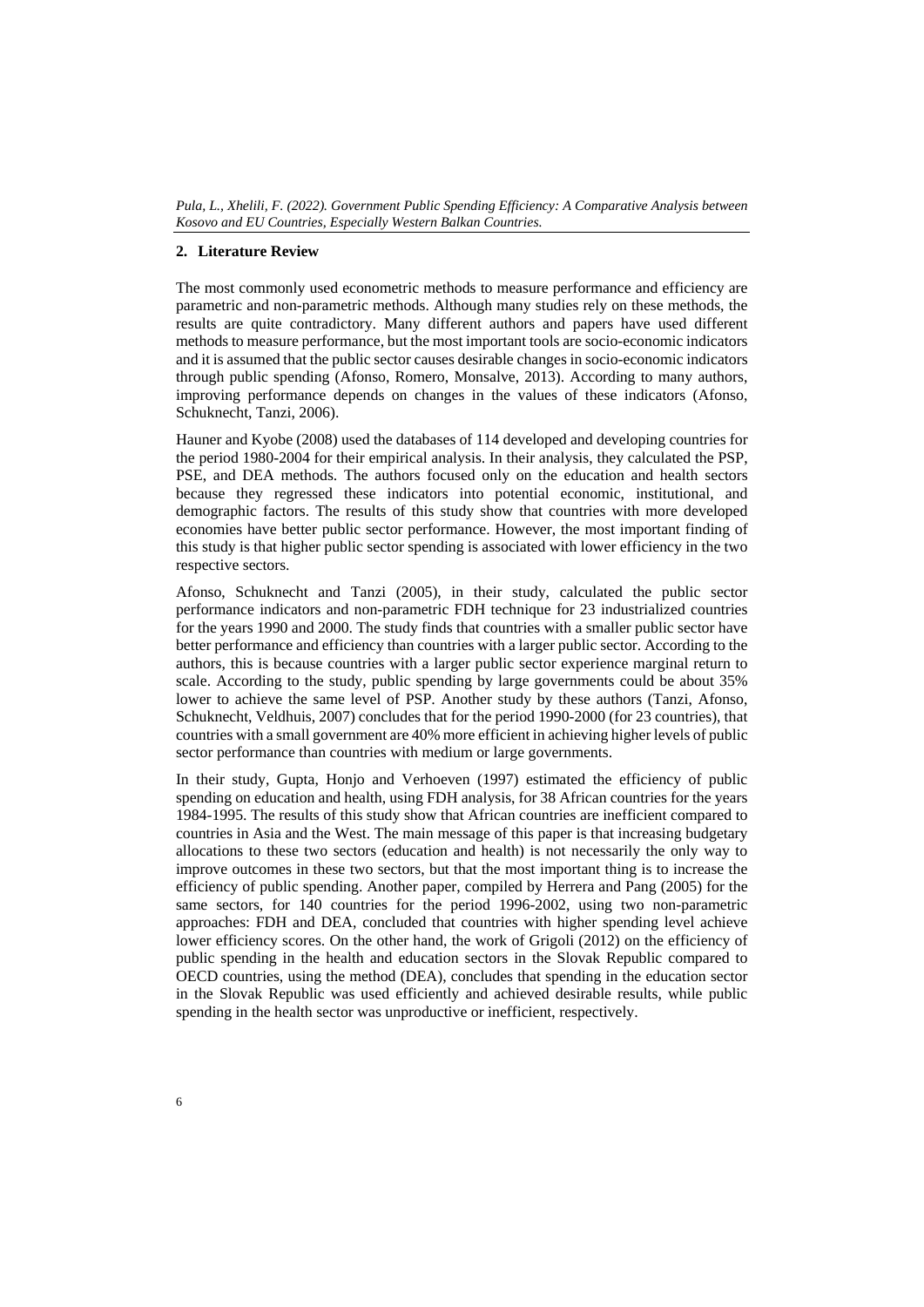In her paper Kazemi (2016) evaluated the efficiency of public spending for 20 OECD countries for the period 2009-2013, using the non-parametric approach (DEA). According to the results, the input-oriented DEA efficiency is 0.732, whereas the output-oriented efficiency is 0.769. In conclusion, countries with a high level of public spending are less efficient than countries with a lower level of public spending.

## **3. Methodologies**

The evaluation of public sector performance and efficiency is very important when we evaluate the relationship between public spending, defined as inputs and the benefits that society derives from these inputs, defined as outputs. In this study, we evaluate the performance and efficiency of the public sector using the indicators and methodology developed by Afonso, Schuknecht and Tanzi (2007). These indicators were developed for public sector performance, defined as an output of public activities and public sector efficiency, defined as the ratio of performance indicators and public spending. These indicators were assessed for all European countries, including the Western Balkan countries. The methodology used in this paper consists of three parts. The first two parts explain how PSP and PSE are constructed, while the third part provides an approach for analyzing inputoutput efficiency along the production frontier using the non-parametric technique (DEA).

## *3.1. Public Sector Performance Index (PSP)*

Public sector performance is defined as the output generated by public activities and is an important tool to influence quality improvement in public sector management. The estimate of the public sector performance index is based on economic and social indicators that are classified into two groups in terms of evaluating: *Opportunity Indicators* and the *Traditional Musgrave Indicators*.

The opportunity indicators focus on the role of government in ensuring the rule of law and promoting equality for all individuals in a market economy. This indicator consists of four sub-indicators. These sub-indicators reflect the government's performance in four areas: administration, education, health and public infrastructure performance. In other words, a good public administration, with a proper judiciary and a healthy and well-educated population, with a good accompanying infrastructure can be considered a prerequisite for the functioning of a market economy (Afonso, Schuknecht, Tanzi, 2005). The above indicators were more microeconomic in nature and focused on a particular sector. The traditional Musgrave Indicators, on the other hand, are more general indicators that are also well illustrated in the economic literature and are more macroeconomic in nature, focusing more on the impact of public government spending on the economy as a whole. Musgrave indicators measure the outcomes of public sector interactions with market processes and consist of three sub-indicators: revenue distribution, economic stability and economic performance.

Sub-indicators are measured by the composition of the following indices: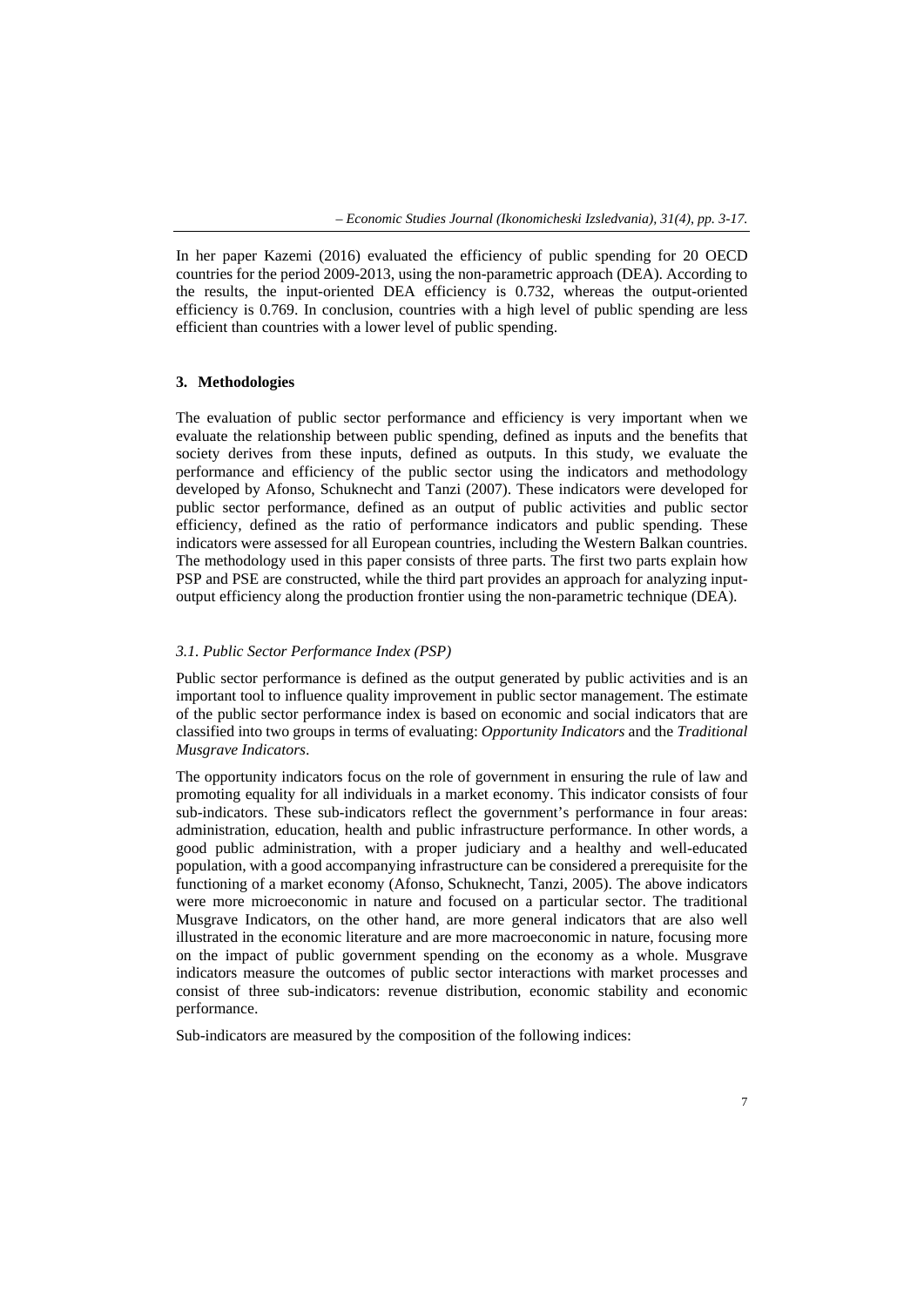#### **Opportunity indicators**

*Administrative –* Corruption, Red Tape, Judicial Independence, size of the informal economy

*Education –* Primary teacher to student ratio, Primary and Secondary school enrolment

*Health –* Infant mortality rate, life expectancy

*Infrastructure –* Infrastructure quality

## **Musgrave indicators**

## *Distribution –* Gini index

*Economic Stability –* Average inflation rate, Sustainability of economic growth (coefficient of variation)

*Economic performance –* GDP per capita, GDP growth rate in real terms, Unemployment rate

The table above lists all the sub-indicators that need to be collected to construct the PSP performance index. For the Musgrave sub-indicator, we used the 8-year average (2007- 2016), while for the opportunity sub-indicators, we used the only year 2016. Once we have collected all the data, all the measurements are normalized to obtain identical distribution values. This is achieved by dividing the value of one country by the average of the indicator for all countries. This calculation is done to provide a suitable platform for comparing the results. To facilitate comparison, the average for the countries in the sample is set at 1.00 for all indicators. The scores for each country are calculated relative to this average. In summary, after collecting all the data, each indicator (opportunity indicators and traditional Musgrave indicators) is weighted equally, mainly based on the results of Hauner and Kyobe (2008), who found insignificant differences in using different and equal weights to score the PSP index. Then seven sub-indicators contribute 1/7 to the performance index. Assuming that there are *i* states and *j* areas of public activities (indicators) that together determine the overall performance in state *i*, the PSP*i* is calculated (Afonso, Schuknecht, Tanzi, 2005):

$$
PSP_i = \sum_{j=1}^n PSP_{ij} \dots \dots \, PSP_i = f(I_k),
$$

Where  $PSP_i = f(I_k)$ , where  $I_k$  are the *opportunity and Musgrave indicators* on which performance depends. Thus, an improvement in certain values of these indicators affects the public sector performance and is calculated as follows:

$$
\Delta PSP_{ij} = \sum_{i=k}^{n} \frac{\partial f}{\partial I_k} \Delta I_k
$$

#### *3.2. Public Sector Efficiency Index (PSE)*

Public Sector Performance Index does not provide us with any information on the efficient or inefficient use of public spending. Therefore, in order to value the Public Sector Efficiency Index (PSE), it is necessary to consider the cost at which the public sector has achieved a certain level of performance (PSP) (Afonso, Schuknecht, Tanzi, 2005). Therefore, to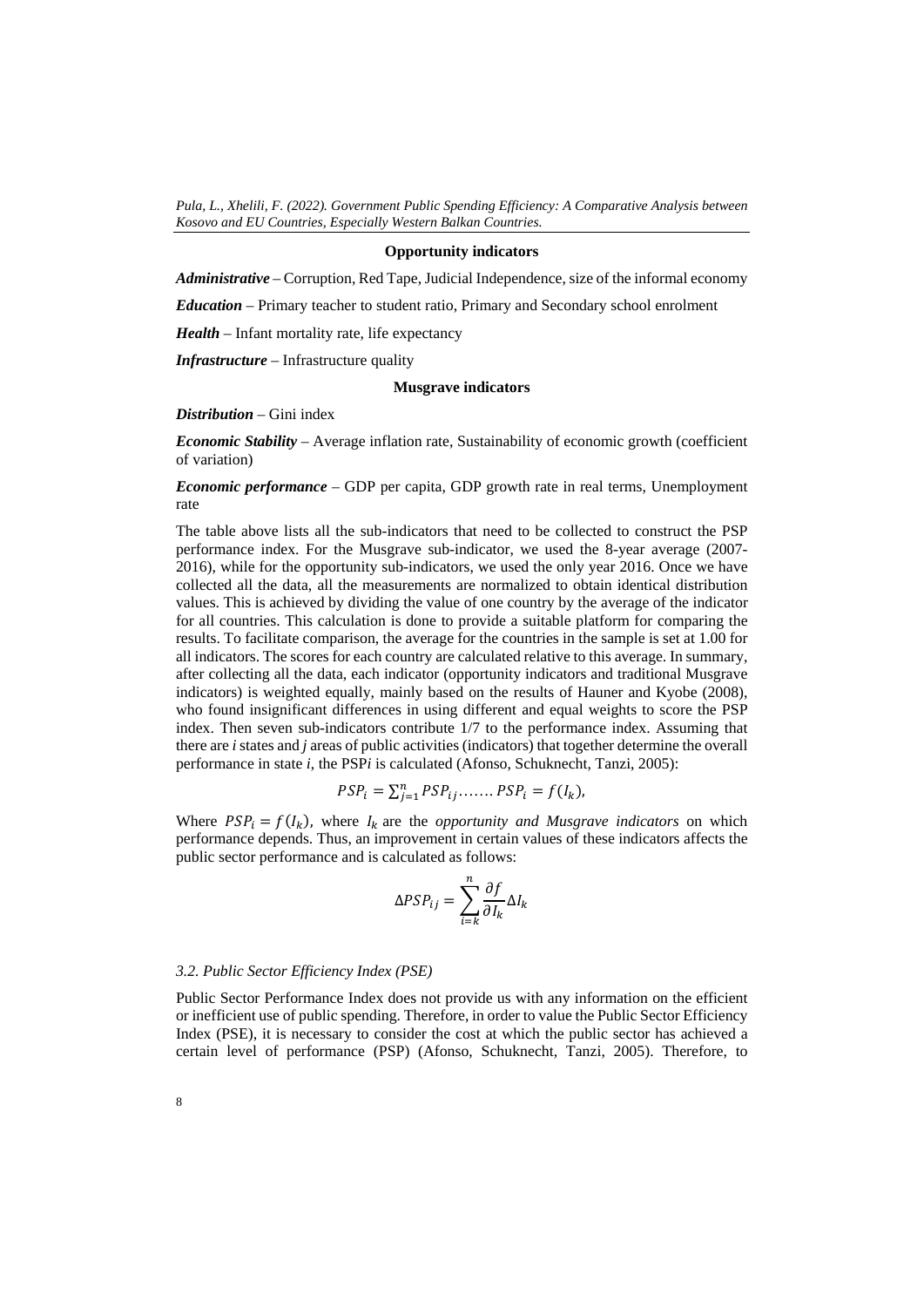determine the value of public sector efficiency (PSE), public sector performance (PSP) is corresponding weighted categories of government public spending (GPS) and calculated as follows:

$$
PSE_i = \frac{PSP_i}{GPS_i}, \ and \ \frac{PSP_i}{GPS_i} = \sum_{j=1}^{n} \frac{PSP_{ij}}{GPS_{ij}}
$$

Table 1

|                                                                                                           | Input (Public<br>Government<br>Spending) | Output<br>(performance)                                                                                                               | Sub-indicators                                         | Operationalization                                                                            |  |  |
|-----------------------------------------------------------------------------------------------------------|------------------------------------------|---------------------------------------------------------------------------------------------------------------------------------------|--------------------------------------------------------|-----------------------------------------------------------------------------------------------|--|--|
|                                                                                                           |                                          |                                                                                                                                       | Corruption Index                                       | Number $7 =$ (low level of corruption),<br>number $1 = (highly corrupt)$                      |  |  |
| Opportunity<br><i>indicators</i>                                                                          | Public                                   |                                                                                                                                       | Red Tape                                               | Number $7 = (not$ burdensome),<br>number $1 = (extremely burden some)$                        |  |  |
|                                                                                                           | Consumption                              | performance                                                                                                                           | Shadow economy<br>index                                | number $1 = (highly shadow)$<br>economy), number $9 =$ (low shadow<br>economy)                |  |  |
|                                                                                                           |                                          |                                                                                                                                       | Quality of judiciary<br>index                          | Number $7 = (entirely independent)$ ,<br>number $1 =$ (heavy influenced)                      |  |  |
|                                                                                                           | Health                                   | Health                                                                                                                                | Infant mortality rate                                  | Mortality rate, infant per 1,000 live<br><b>births</b>                                        |  |  |
|                                                                                                           |                                          |                                                                                                                                       | life expectancy                                        | Life expectancy at birth, total years                                                         |  |  |
|                                                                                                           |                                          |                                                                                                                                       | Secondary school<br>enrolment                          | Secondary school enrolment (% of<br>gross). $5$                                               |  |  |
|                                                                                                           | Expenditure                              | Performance                                                                                                                           | Primary teacher to<br>student ratio                    | Number of primary students divided<br>by the number of teachers in primary<br>school.         |  |  |
|                                                                                                           | Public<br>Investment                     | Infrastructure<br>performance                                                                                                         | Infrastructure quality                                 | Number $7 = (development)$ , number<br>$1 = (underdevelopment)$                               |  |  |
|                                                                                                           | transfer and<br>subsidies<br>Expenditure | Administrative<br>performance<br>Education<br>Gini index<br>distribution<br>Economic<br><b>Stabilities</b><br>Performance<br>Economic | Gini index                                             | Rating scale from 100 (Perfect<br>Inequality) to 0 (perfect equality).                        |  |  |
| Expenditure<br>Education<br>Total<br>Expenditure<br>Musgrave<br><i>indicators</i><br>Total<br>Expenditure |                                          | Average inflation rate                                                                                                                | Average consumer prices, for the<br>period, 2007-2016. |                                                                                               |  |  |
|                                                                                                           |                                          |                                                                                                                                       | Sustainability of<br>economic growth                   | Sustainability of economic growth<br>(coefficient of variation) average<br>growth of real GDP |  |  |
|                                                                                                           |                                          |                                                                                                                                       | GDP per capita                                         | Average Gross Domestic Product per<br>capita                                                  |  |  |
|                                                                                                           |                                          |                                                                                                                                       | GDP growth rate in<br>real terms                       | Average real GDP rate, for the years<br>2007-2016.                                            |  |  |
|                                                                                                           |                                          |                                                                                                                                       | Unemployment rate                                      | Average unemployment rate, 2010-<br>2016                                                      |  |  |

*Source: Global Competitiveness Report, Transparency International's Corruption Perceptions Index, World Economic Forum, World Development Indicators, World Economic Forum, World Bank, UIS Statistics, European Commission, AMECO, Ourworldindata, IndexMundi, TheGlobalEconomy, OECD database, World Economic Outlook Database, European Commission – Ameco, Eurostat – OECD, WEO Database.* 

 $\overline{\phantom{a}}$ 

<sup>5</sup> The gross enrollment ratio can exceed 100% due to the inclusion of over-aged and under-aged students because of early or late school entrance and grade repetition.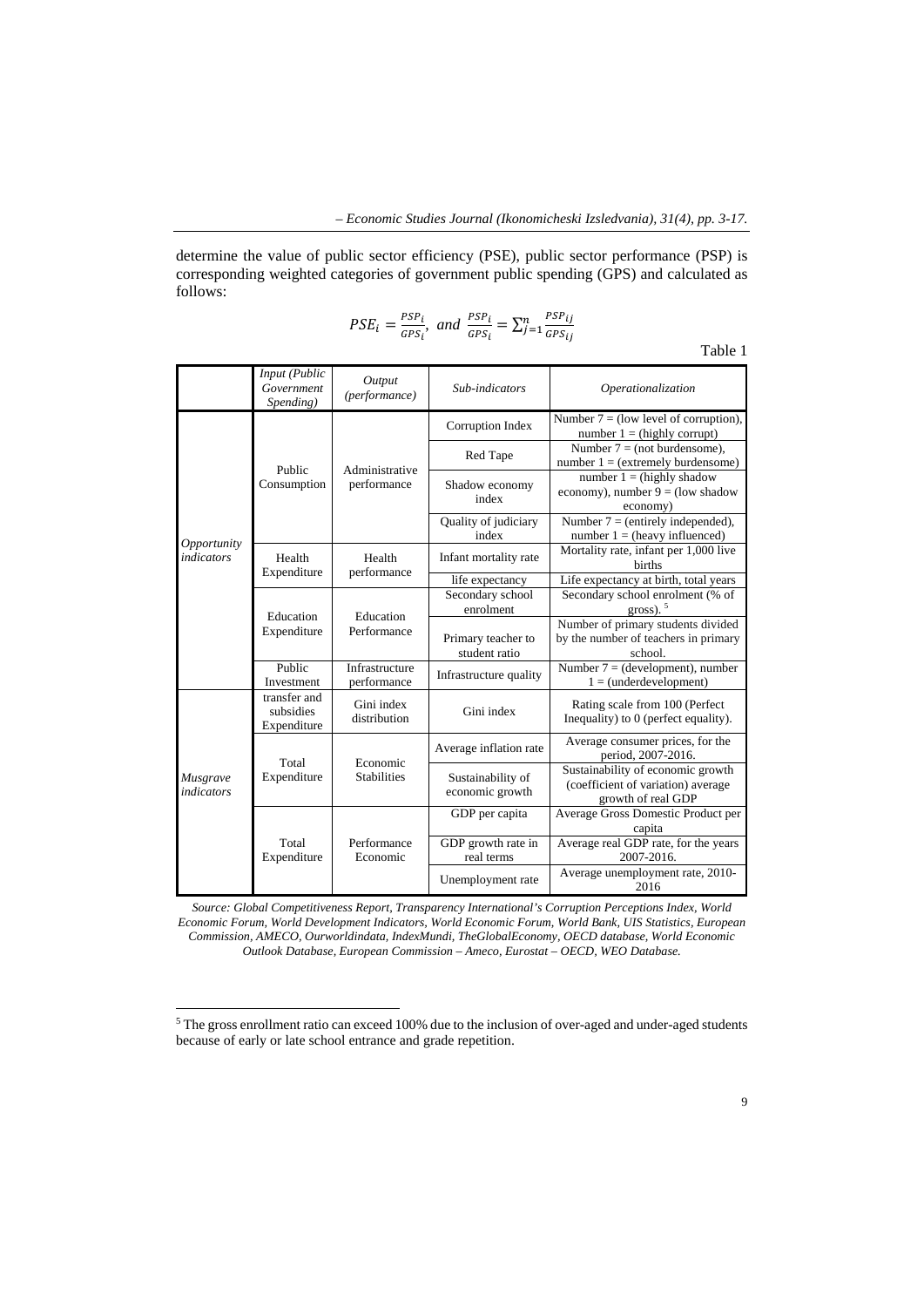However, the marginal product implied as output, falls during the increase in government public spending and is presented as follows:

$$
\frac{\partial PSP_{ij}}{\partial GPS_{ij}} > 0, \frac{\partial^2 PSP_{ij}}{\partial GPS_{ij}^2} < 0
$$

Here  $GPS_{ii}$ , shows the public government spending of states *i* in various areas j, which are sub-indicators of economic performance, and thus together determine the overall efficiency in a state i. According to Afonso, Schuknecht and Tanzi (2006), the inputs for the evaluation opportunities and Musgrave indicators are presented on Table 1.

## *3.3. Non-parametric technique (DEA)*

The DEA method has been widely used in the last decade. It was first used by Farrell (1957) and Charnes, Cooper and Rhodes (1978), who wanted to evaluate efficiency. Technically, the DEA assumes the existence of a convex output frontier constructed using linear programming methods that lies between these observations and the higher output-input ratios (Coelho, Watt, 2006). In this paper, this concept is paraphrased as the maximum performance of the public sector that can be achieved by a given level of public spending as a percentage of GDP, given by the following function (Tanzi, Afonso, Schuknecht, Veldhuis, 2007)*:*

$$
y_i = f(x_i), \, l = l, \dots n
$$

From where we Y<sub>i</sub> – units of output measurement; X<sub>i</sub> –input measurement unit. If y<sub>i</sub> >  $f(X_i)$ , then we conclude that this country uses inputs efficiently and vice versa if  $y_i < f(X_i)$ then a country is showing inefficiencies in the use of inputs.

This paper evaluates the two mathematical equations for estimating DEA analysis, the input and input-oriented equation and the output-oriented equation (Charnes, Cooper, & Rhodes, 1978). According to Kazemi (2016), to specify the input and output-oriented equations, it is assumed that there are comparative units; each comparative units use *K* inputs to produce *M* output. If *X* is the input matrix *KxI* and *Y* is the output matrix *MxI* for all comparative units, then  $X_i$  i is a vector input column and  $Y_i$  is a vector output column for all comparative units.

Table 2

Data Envelopment Analysis (DEA) Output oriented Input oriented Input oriented Max  $ρ, λ<sup>δ</sup>$ Subject i  $-\rho y_i + Y\lambda \geq 0$  $X_i - X\lambda \geq 0$  $n1'\lambda = 1$  $λ > 0$ Min  $ρ, λ<sup>δ</sup>$ Subject i − y<sub>i</sub> + Yλ ≥0  $\rho X_i - X\lambda^i \geq 0$  $n1'\lambda = 1$  $λ > 0$ 

Input- and output-oriented efficiency

From the above equations,  $\rho$  is scalar, while  $1/\rho$  specifically implies the efficiency outcome and satisfies the assumption  $0 < \frac{1}{\rho} \le 1$ . According to (Farrell, 1957),  $\rho$  measures the distance from one country to another, in our case, the units of comparison along the efficiency frontier.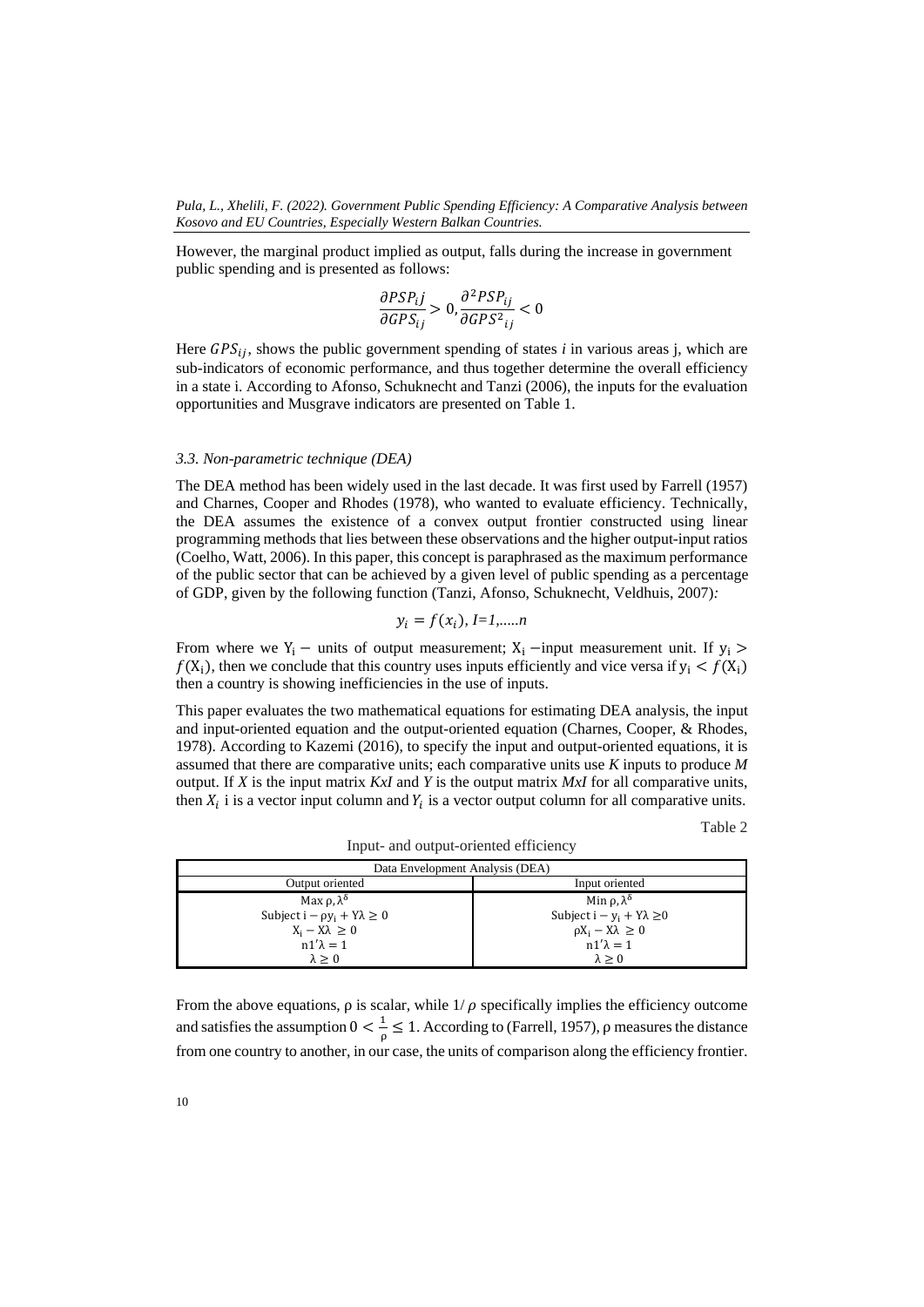If  $\rho = 1$ , then the comparison unit is efficient, and conversely, if  $\frac{1}{\rho} \leq 1$ , the comparison unit is inefficient. On the other hand,  $\lambda(Ix1)$  is a vector of constants that measures the weight used to estimate the location of an inefficient comparative unit. While the constraint  $n1/\lambda =$ 1 imposes frontier convexity by calculating the variable return (CRS) in the DEA model, the disappearance of this constraint means accepting that the rate returns are constant (VRS) (Afonso, Schuknecht, Tanzi, 2006).

However, the efficiency model analysis (DEA) evaluates the input-output efficiency analysis assuming that the technology can be with a constant return to scale or variable return to scale  $(CRS<sup>6</sup>$  the VRS<sup>7</sup>).



Therefore, it is important to note that from a modelling point of view, both types of DEA, such as those with input and output orientation, lead to similar identification along the efficiency frontier curve (Afonso, Kazemi, 2016).

 $\overline{a}$ 

 $^6$  Constant return to scale (CRS) and Variable Return to scale (VRS).  $^7$  Variable return to scale (VRS).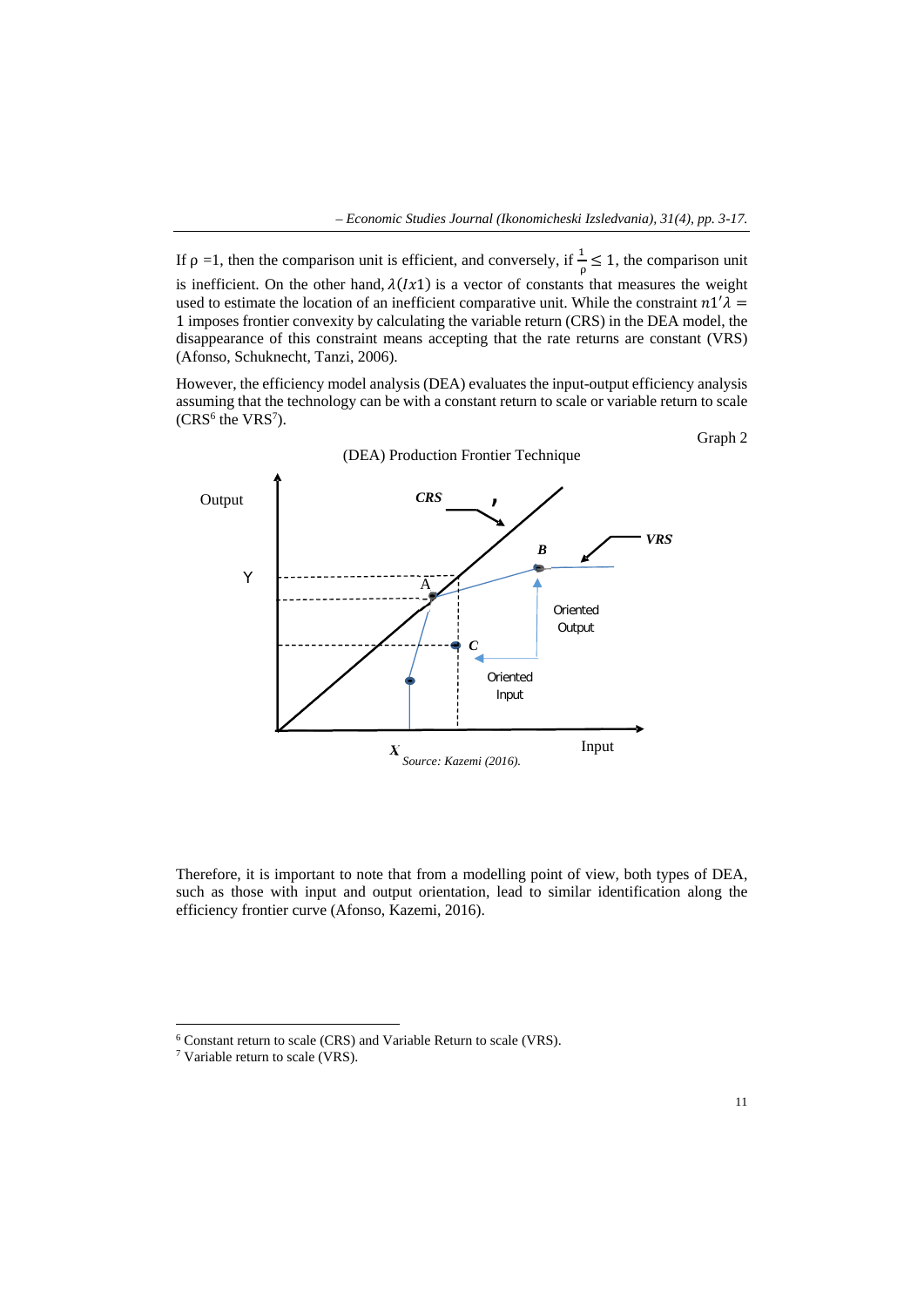## **4. Computing PSP Index**

The following table shows the summary results of the public sector performance (PSP) for the period 2007-2016. The countries with a better result than the average of the sample countries, which is 1.00 are considered as countries with the best public sector. The countries with a performance index lower than the average 1.00 are considered as countries with lower performance level.

Table 3

|                           | <b>Opportunity Indicator</b> |               |               |                          | Musgravian Indicatore |               |                         |               |
|---------------------------|------------------------------|---------------|---------------|--------------------------|-----------------------|---------------|-------------------------|---------------|
|                           | Administrative               | Education     | Health        | Infrastructure<br>Public | Distribution          | Stability     | Performance<br>Economic | Total PSP     |
| Max PSP                   | 1.37<br>(IRL)                | $1.48$ (BL)   | $1.10$ (IS)   | 1.27<br>(FRA)            | 1.27<br>(NM)          | $1.57$ (IS)   | 3.05<br>(LUX)           | 1.39<br>(LUX) |
| Min PSP                   | 0.7<br>(SVK)                 | 0.43<br>(SRB) | 0.88<br>(KOS) | 0.68<br>(SRB)            | 0.80<br>(SLO)         | 0.30<br>(GRE) | 0.29<br>(KOS)           | 0.78<br>(GRE) |
| Kosovo                    | 0.9                          | 0.67          | 0.88          | 0.78                     | 0.93                  | 1.39          | 0.29                    | 0.86          |
| Mean                      |                              |               | 1             | 1                        | 1                     | 1             | 1                       |               |
| Western<br><b>Balkans</b> | 0.94                         | 0.77          | 0.94          | 0.77                     | 1.02                  | 1.12          | 0.39                    | 0.87          |
| <b>EU</b> Countries       | 0.986                        | 1.053         | 1.034         | 1.053                    | 0.991                 | 0.717         | 1.139                   | 1.026         |

Summary Results from Public Sector Performance (PSP)

*Source: Calculation by the author.*

From the above table, seen that the PSP score range from 0.78, the minimum, to 1.39, the maximum. From the analysis of the results, Luxembourg (1.39), Ireland (1.26) and Iceland (1.21) are ranked as the countries with the best performance, while Greece (0.77), Bosnia  $\&$ Herzegovina (0.80) and Croatia (0.84) are ranked as the countries with the lowest index of performance from all countries in the sample. Kosovo in this index ranks 30th out of 35 countries in this sample, with a performance index of 0.86, 15 percent below the average of 1.00.

The main contribution to this low level of the performance index is the economic performance sub-indicator which has a score of (0.29), one of the lowest compares to the countries in the sample. This is due to the fact that Kosovo has the lowest level of GDP per capita, with an average of (9,097) euros, and a high unemployment rate. The largest contributor to this level of the performance index is economic stability (1.39). Kosovo performed well in this area, having a stable inflation and a stable coefficient of variation. Among others, Kosovo has low results and sub-indicators in education, this index ranks with a value (0.67), compared to other countries is about 40 percent below the average, which is 1.00. The infrastructure sub-indicator also has very low scores. Although Kosovo has recently invested heavily in road infrastructure, this index has a value of (0.78), 20 percent below average and about 50 percent below the country with the highest level of this subindicator, which is the Netherlands (1.31).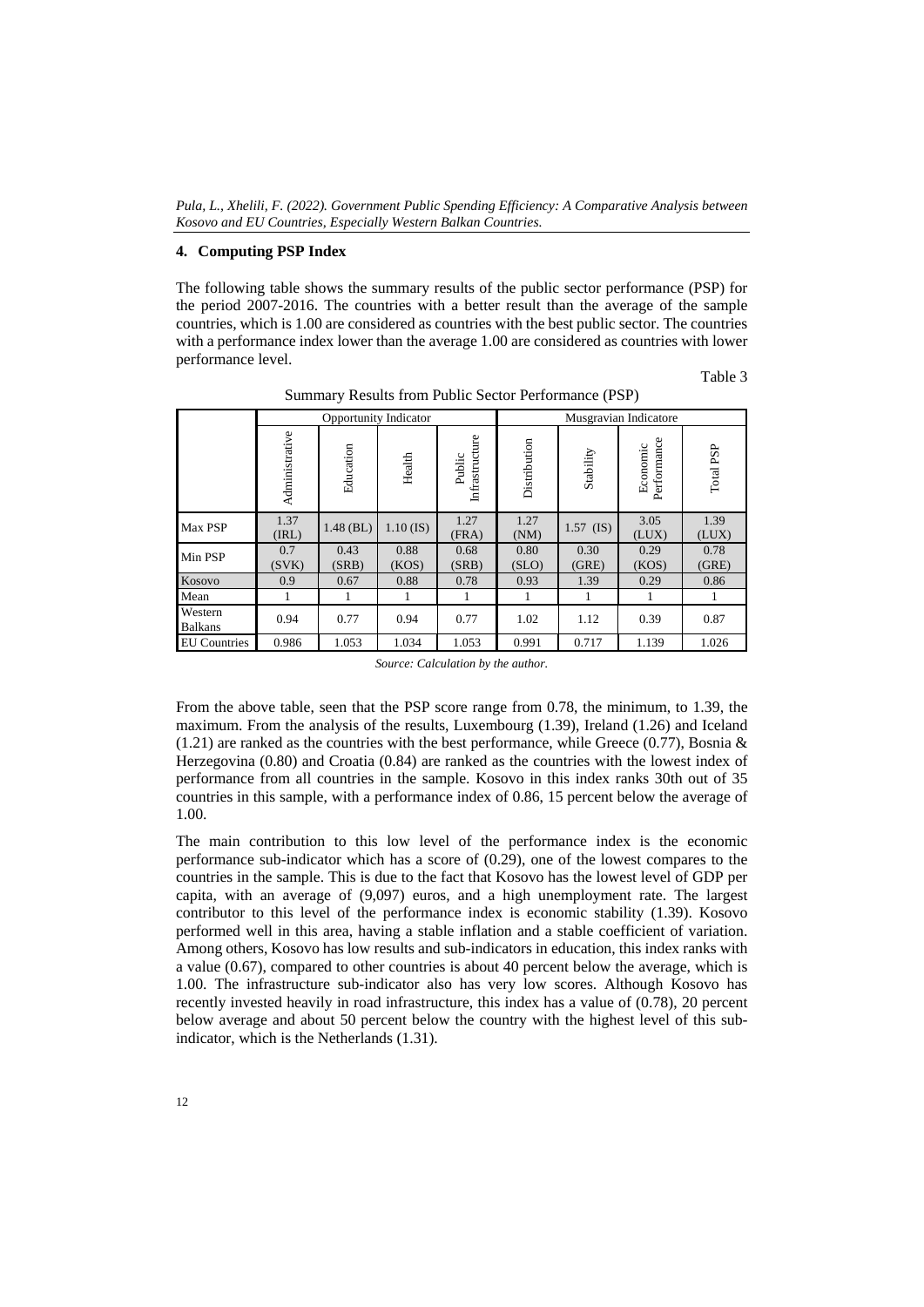In addition, countries such as Ireland and Norway are the best performing in terms of administration, while Slovakia is the country with the lowest administration index, with a score of (0.70). Among the best-performing countries in terms of education is Belgium, with a score of (1.48), while Serbia is considered the worst-performing country on this indicator, with a score of  $(0.43)$ . The Netherlands  $(1.31)$  and France  $(1.27)$  are ranked as the countries with the best performing public infrastructure. In the area of public health insurance, Ireland (1.06) and Iceland (1.10) are ranked as the countries with the best performance, while B&H is ranked as the lowest-performing country in this area with an index of (0.97). On the other hand, countries such as Luxembourg (1.68), Ireland (1.30) and Iceland (1.26) achieved the best results in the category of Musgrave indicators. In Particularly, the sub-indicator of economic stability played an important role in the PSP index for countries of the Western Balkan, as these countries were not as affected by recent economic crises compared to the EU countries. In conclusion, this sub-indicator plays an important role in minimizing the differences between the PSP index of the Western Balkans Countries, whose value (0.87), is 20 percent lower than that of the EU Country, whose PSP index is (1.026).

#### *4.1. Computing PSE Index*

Table 4 presents the summary results of the public sector efficiency (PSE) for the period 2007-2016.

Table 4

|                           | <b>Opportunity Indicator</b> |               |               |                          |               | Musgravian Indicatore |                         |               |
|---------------------------|------------------------------|---------------|---------------|--------------------------|---------------|-----------------------|-------------------------|---------------|
|                           | Administrative               | Education     | Health        | Infrastructure<br>Public | Distribution  | Stability             | Performance<br>Economic | Total PSP     |
| Max PSE                   | 2.65<br>(NDL)                | 1.40<br>(HUN) | 1.82<br>(NDL) | 2.23<br>(IRL)            | 3.12<br>(DEN) | 1.31<br>(LTU)         | 3.03<br>(LUX)           | 1.32<br>(LUX) |
| Min PSE                   | 0.65<br>(GRE)                | 0.56<br>(SRB) | 0.77<br>(FRA) | 0.68<br>(ROM)            | 0.57<br>(BEL) | 0.32<br>(SPA)         | 0.30<br>(B&H)           | 0.81<br>(SRB) |
| Kosova                    | 1.4                          | 0.72          | 0.99          | 0.91                     | 1.48          | 0.72                  | 0.46                    | 0.96          |
| Mean                      |                              |               |               |                          |               |                       |                         |               |
| Western<br><b>Balkans</b> | 1.06                         | 0.84          | 1.18          | 0.85                     | 1.13          | 0.93                  | 0.43                    | 0.94          |
| EU<br>Countries           | 0.89                         | 1.03          | 0.96          | 1.13                     | 1.07          | 0.64                  | 1.01                    | 0.96          |

Summary Results from Public Sector Efficiency (PSE)

*Source: Calculation by the author.* 

Table 4 shows that the PSE results range from 0.78, the minimum, to 1.39, the maximum. The analysis of the results shows that Luxembourg (1.39) and Ireland (1.35) are ranked as the countries with the highest efficiency index, while Serbia (0.81), Greece (0.85) and B&H (0.84) are ranked as the countries with the lowest efficiency index. In this sample, Kosovo ranks  $23<sup>rd</sup>$  out of 35 countries in this sample with an efficiency index of 0.96, which is 5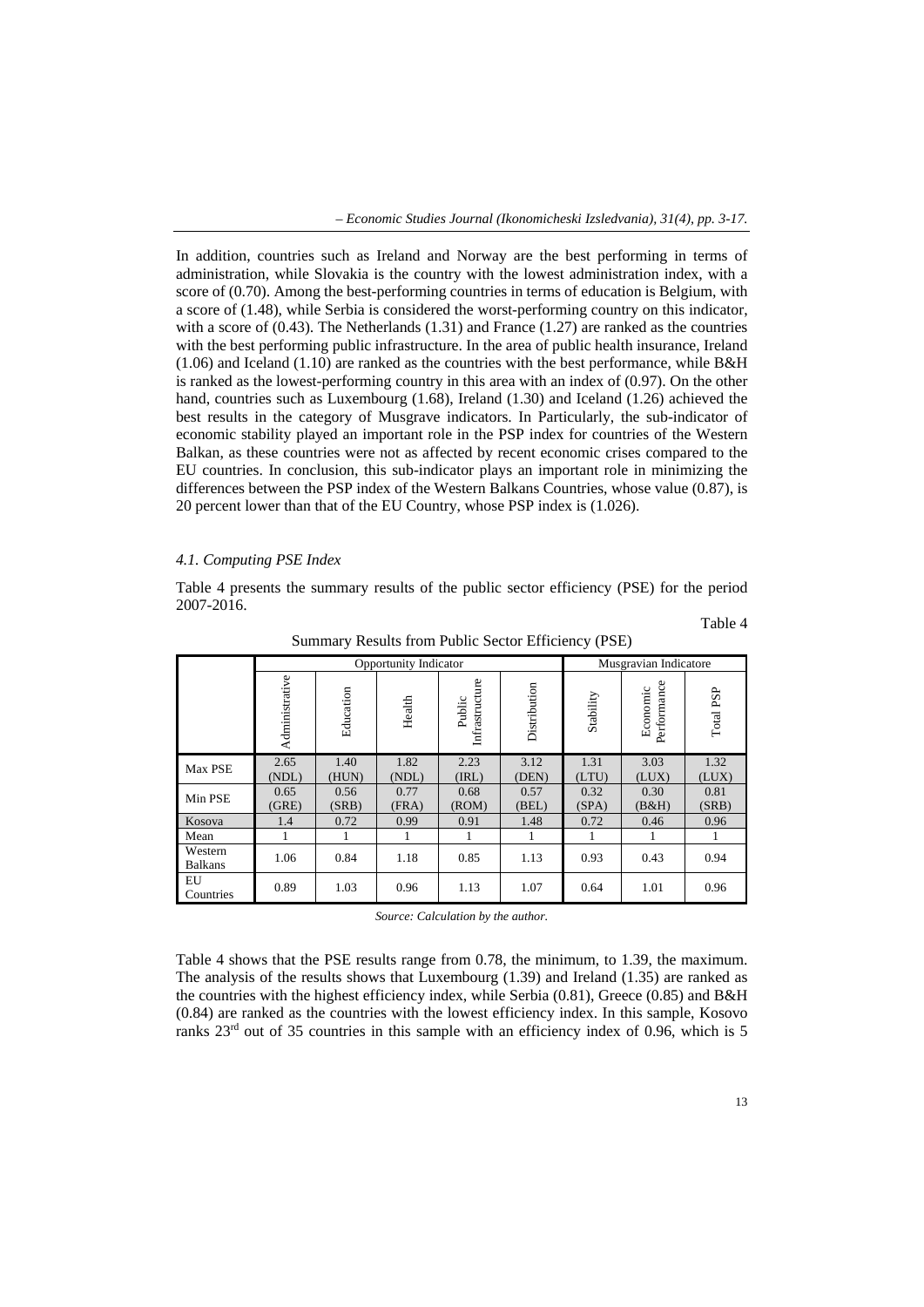percent below the average of 1.00. The results also show that there are large differences compared to the results of the public sector performance index.

This is because the cost of achieving this level of performance is higher in some countries than in others. Among others, the efficiency index of the public sector in Kosovo is higher than in some countries that have higher scores in the public sector index compared to Kosovo. For example, Kosovo has a value in the performance index (0.86) that is 10 percent lower compared to Bulgaria (0.95), while it ranks 1 percent higher in the efficiency index. This result shows that Bulgaria has a higher level of average public spending, about 36.6%, compared to Kosovo, which uses about 27% of average public spending. The situation is similar to this in Italy and Cyprus. They have the same values in public sector performance, they have a difference of 20 percent, in the public sector efficiency index. This mean that Italy uses a higher level of public spending (about 53 percent) than Cyprus, which uses almost 43 percent, or 10 percent less to achieve the same results in the performance index. From the data analysis we also conclude that the efficiency of the public sector in Kosovo is lower than average of the countries in sample in all areas except administration (1.40) and revenue distribution (1.48): Education (0.72), Health (0.99), Infrastructure (0.90), Stability (0.72) and Economic Performance (0.46).

## *4.2. Computing Data Envelopment Analysis (DEA)*

The following table shows the results of the data processing using total public expenditure as input, while total public sector performance as output.

| Input-Public Spending                      | Input oriented           |                   | Output oriented          |                          |  |
|--------------------------------------------|--------------------------|-------------------|--------------------------|--------------------------|--|
| Output-TPSP                                | Assumption<br><b>CRS</b> | Assumption<br>VRS | Assumption<br><b>CRS</b> | Assumption<br><b>VRS</b> |  |
| Mean                                       | 39.10                    | 46.70             | 39.10                    | 73.64                    |  |
| DS                                         | 12.10                    | 14.88             | 13.27                    | 14.84                    |  |
| Min                                        | 24.92                    | 32.42             | 24.92                    | 55.52                    |  |
| Max                                        | 100                      | 100               | 100                      | 100                      |  |
| <b>Efficiency Country</b>                  | <b>NLD</b>               | NLD. LUX          | <b>NLD</b>               | NLD, LUX                 |  |
| Number of efficiency seats<br>out of total |                          | 2                 |                          |                          |  |

Summary results of model performed with the DEA method

Table 5

Illustration: CRS-Constant Returns to Scale; VRS-Variable Returns to Scale; DS- Standard Deviation; NLD-Holanda; LUX-Luksemburg.

*Source: Calculation by the author.* 

In the analysis of the model evaluation in terms of input-oriented efficiency, it is assumed that countries can achieve the same level of output if they reduce the level of public spending. Based on the results obtained, it can be seen that the average of the countries included in the study achieves an efficiency of 46.70%. This result shows that these countries generally have the potential to reduce total public spending by 54% and keep constant or not reduce the level of total public performance. Output-oriented efficiency assumes that countries can increase the level of output with the same number of resources. Based on the results of the output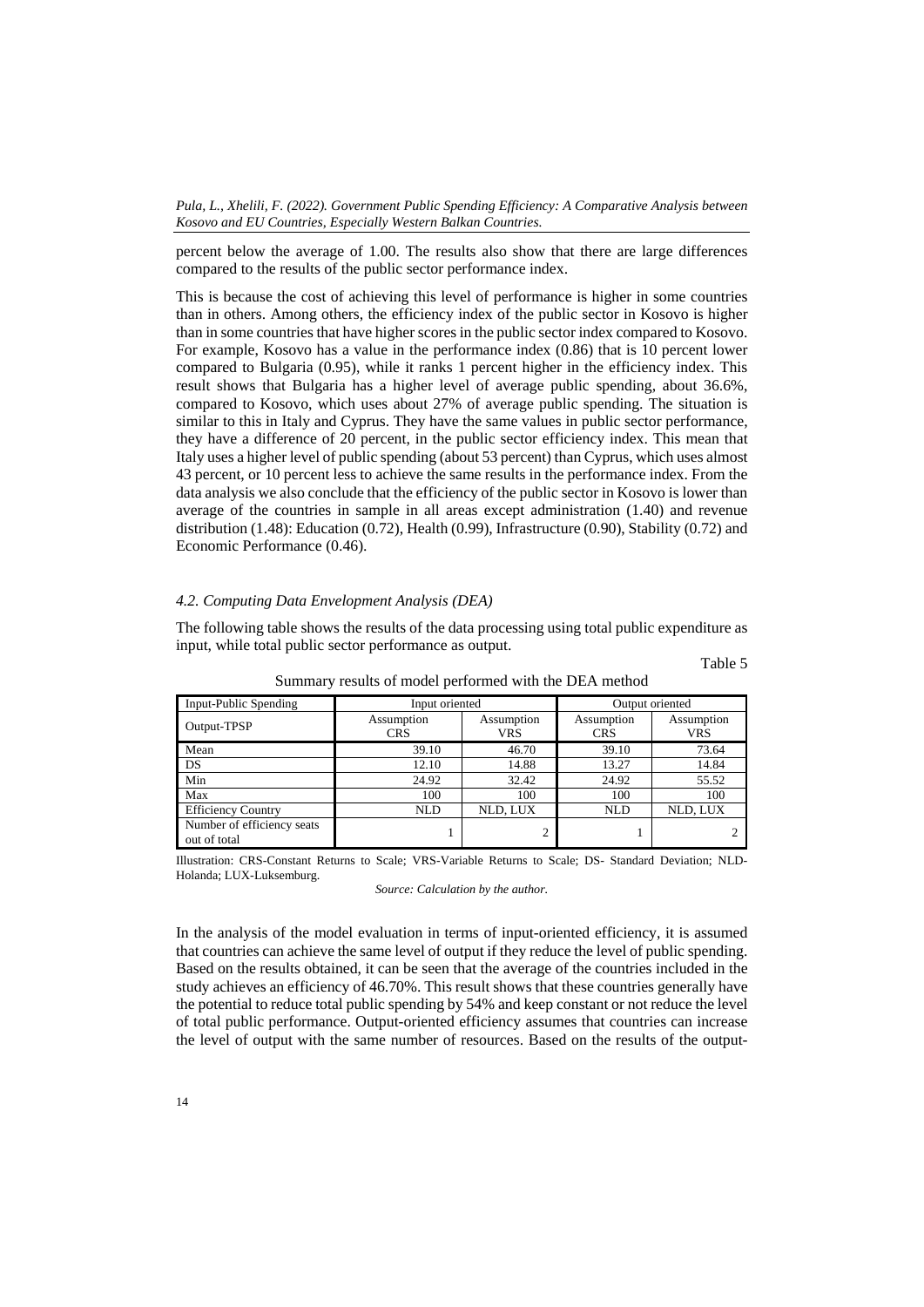oriented efficiency analysis, it is found that the countries in the sample achieved an efficiency of 73.64%, which means that the countries in the sample could have increased the level of output by 27% if they had used the same level of inputs.

From the analysis of the data on the efficiency of general public expenditure, it can be seen that the countries of the Netherlands and Luxembourg achieved the result of 100% efficiency and are considered the most efficient countries in terms of total public expenditure by all the countries in the sample. The most inefficient country in the input-oriented analysis is Greece, with an efficiency score of 24.92, which means that Greece could have increased its output level by 75% at the same input level. In output-oriented analysis, the most inefficient country is again Greece, which achieves an efficiency score of 55.52. These results show that Greece could have achieved the same level of output if it had reduced the quantity of inputs by 45%.

In the analysis of the first input-output efficiency model, Kosovo is classified as a moderately efficient country. The value for input-oriented efficiency is 46.05, which means that Kosovo can achieve the same level of public sector performance with 54% less than the total public spending, while the values for output-oriented efficiency are 60.5, which means that Kosovo could have increased the level of results by 40% using the same level of public spending. Thus, compared to other countries in the sample, Kosovo is within the Production Frontier Technique.

## **5. Conclusion and Recommendation**

The aim of this study was to analyze public government spending efficiency for Kosovo and EU Countries, especially Western Balkan Countries, for the period 2007-2016, by examining Public Sector Performance (PSP), Public Sector Efficiency (PSE) and the non-parametric approach (DEA). The result obtained shows that the PSP value ranges from 0.78, the minimum to 1.39, the maximum. Luxembourg (1.39), Ireland (1.26) and Iceland (1.21) are ranked as the best performing countries, while Greece (0.77), Bosnia & Herzegovina (0.80) and Ukraine (0.84) are ranked as the lowest-performing countries. Kosovo ranks 30th out of 35 countries in the sample, with a performance index of 0.86, which is 15 percent below the average of 1.00. In terms of PSE results vary from 0.76, the minimum, to 1.35, the maximum. Kosovo ranks 23th out of 35 countries in this sample with an efficiency index of 0.96, 5 percent below the average, which is 1.00. It is also noticeable that significant differences in the performance and efficiency of the public sector between EU countries and Western Balkan were encountered.

Analyzing input-output efficiency along the production opportunity curve, concluded that countries such as the Netherlands and Luxembourg have achieved an efficiency score of 100 percent and are considered the most efficient countries in terms of total public spending of all countries in the sample, noting that these countries lie along the production opportunity curve. Based on the input-oriented efficiency results, it is also found that the average of the countries included in the study achieves an efficiency of 46.70. This shows that countries are able to reduce total public spending by 54% and maintain the same level of total Public Performance.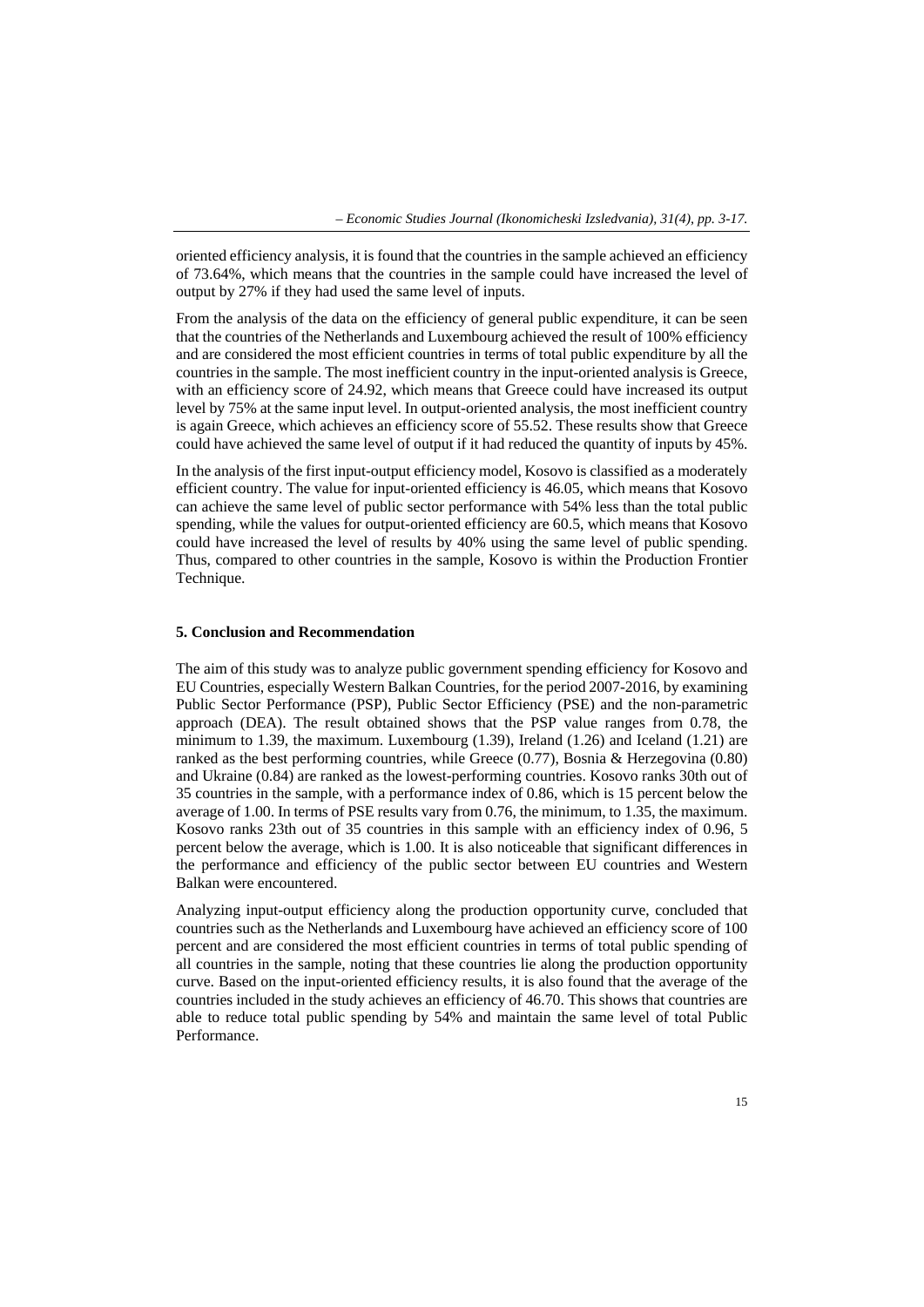Based on the results of output-oriented efficiency analysis, it is found that the countries in the sample achieved an efficiency of 73.64%, which means that the countries in the sample could have increased the level of output by 27% if they had used the same level of inputs.

The results obtained show the group of countries that have the highest scores for the value of the performance index, rank below the efficiency index value. The ratio of PSP index and government public spending shows that the countries with the lowest public spending have achieved better public sector efficiency (PSE). Moreover, we can note from the results that PSE is inversely correlated with a level of government public spending. These findings support the hypothesis that a higher level of public spending concludes with a lower efficiency outcome.

Public sector performance and efficiency should be a fundamental objective for all levels of government in Kosovo. To achieve this objective, it will be basic to adopt a systematic approach that will enable the improvement of the results of the economic performance index. The main contribution to achieve this is an improvement in economic growth as an important factor of the two sub-indicators, GDP per capita and high unemployment rate, that have performed at the lowest level and contributed that Kosovo has lower performance and efficiency of the public sector.

#### **References**

- Afonso, A., Kazemi, M. (2016). Assessing Public Spending Efficiency in 20 OECD Countries. Working Papers, Lisbon School of Economics and Management. Departament of Economics .
- Afonso, A., Romero, A., Monsalve, E. (2013). Public Sector Efficiency; Evidence for Latin America. Inter-American Development Bank.
- Afonso, A., Schuknecht, L., Tanzi, V. (2005). Public sector Efficiency; An international comparison. Public Choice, pp. 321-347.
- Afonso, A., Schuknecht, L., Tanzi, V. (2006). Public Sector Efficiency, Evidence for new EU member states and Emerging Markets. Europian Central Bank.
- Angelopoulos, K., Economides, G., Kammas, P. (2007). Tax-spending policies and economic growth theoretical predictions and evidence from the OECD. – European Journal of Political Economy, pp. 885-902.
- Barth, J., Keleher, R., Russek, F. (1990). The scale of government and economic activity. Southern Business and Economic Journal.
- Bartik, T. J. (1992). The Effects of State and Local Taxes on Economic Development: A Review of recent research. – Economic Development Quarterly, 6(1), pp. 102-111.
- Buchanan, J. (1975). The Limits of Liberty: Between Anarchy and Leviathan. University of Chicago Press.
- Charnes, A., Cooper, W., Rhodes, E. (1978). Measuring the Efficiency of Decision Making Units. European Journal of Operational Research, pp. 429-444.
- Coelho, M. C., Watt, P. (2006). The Efficiency Of English Local Governments. http://webh01.ua.ac.be/pubsector/madrid/papers/paper%20coelho%20watt.doc.
- Farrell, M. J. (1957). The Measurement of Productive Efficiency. Journal of the Royal, pp. 253–290.
- Folste, S., Henrekson, M. (2001). Growth effects of Government Expenditure and Taxation in Rich Countries. European Economic Review, pp. 1501-1520.
- Gemmell, N., Kneller, R., Sanz, I. (1999). Fiscal Policy Impacts on Growth in the OECD. Journal of Public Economics 74, pp. 171-190.
- Ghosh, S., Gregoriou, A. (2008). The Composition of Government Spending and Growth: Is Current or Capital Spending Better?. – Oxford Economic Papers 60, pp. 484-516.
- Grigoli, F. (2012). Public Expenditure in the Slovak Republic: composition and Technical Efficiency. IMF Working Paper.
- Gupta, S., Honjo, K., Verhoeven, M. (1997). The Efficiency of Government Expenditure: Experiences from Africa. IMF Working Paper.